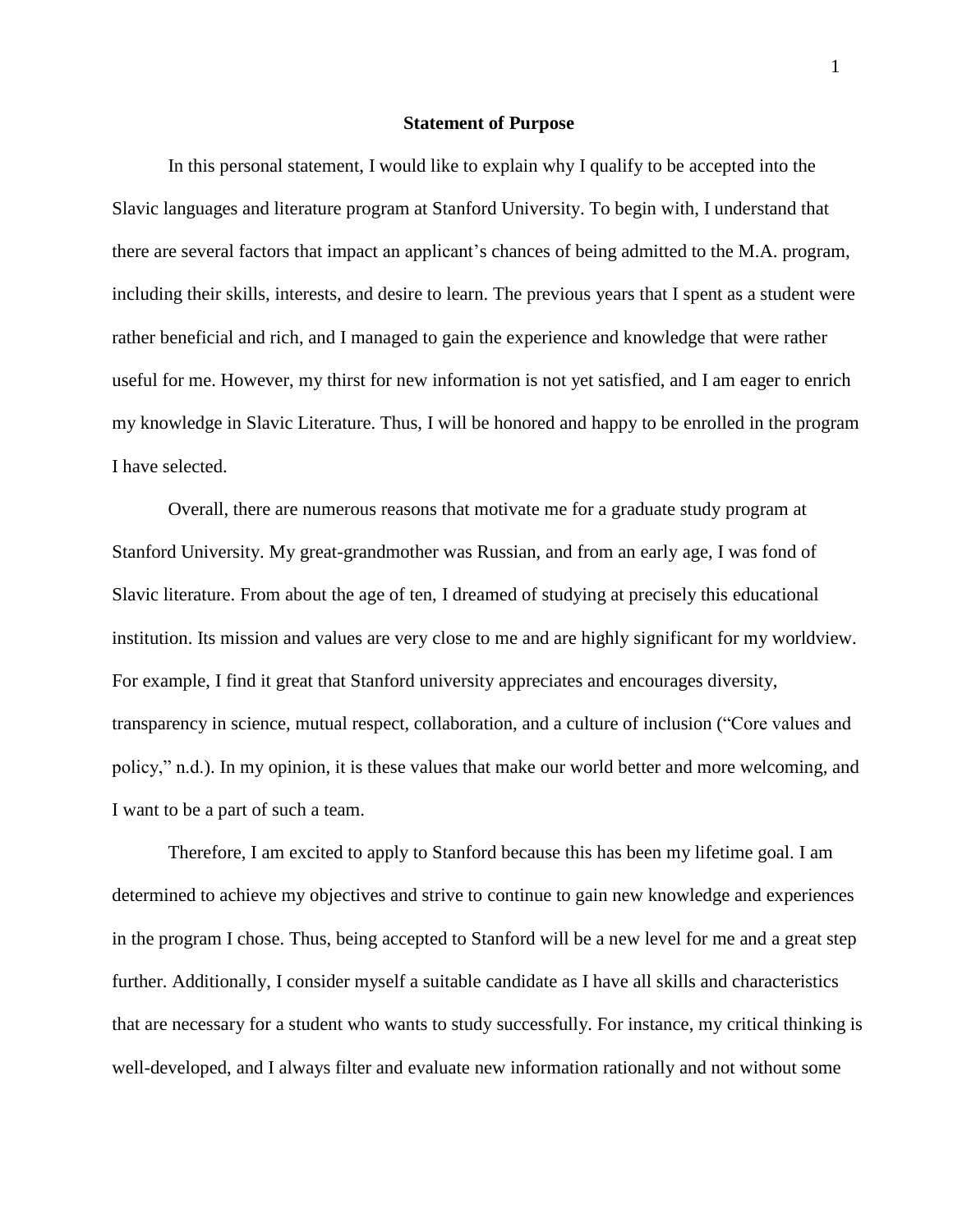skepticism. I am disciplined and focused, and nothing can distract me from my studies, which is why I am always ready for the lessons and complete my tasks on time. What is more, I am good at doing academic research, which is a highly valuable skill for professionals in the field of Slavic literature and languages.

One may ask about my choice to study the Slavic languages and literature program in the USA and not in Russia. I have several reasons for this, the first one being the impossibility to move due to COVID-19 restrictions. In addition, it is interesting for me to study the culture of my ancestors through the prism of U.S. culture so that I could compare and contrast the approaches. I am quite interested to perceive Slavic languages, interpret texts' metaphors and find out how close they are to the topics touched upon by Russian authors of classical literature. Since I am open to new views and opinions, studying this program will be an invaluable experience for me. Another reason is my desire to develop as a writer. Since I have already written my book, which will be published this year, I am considering continuing on the path of being a writer. I think that studying at Stanford University will help me with this, and the knowledge received through the program will be useful for me in writing other books.